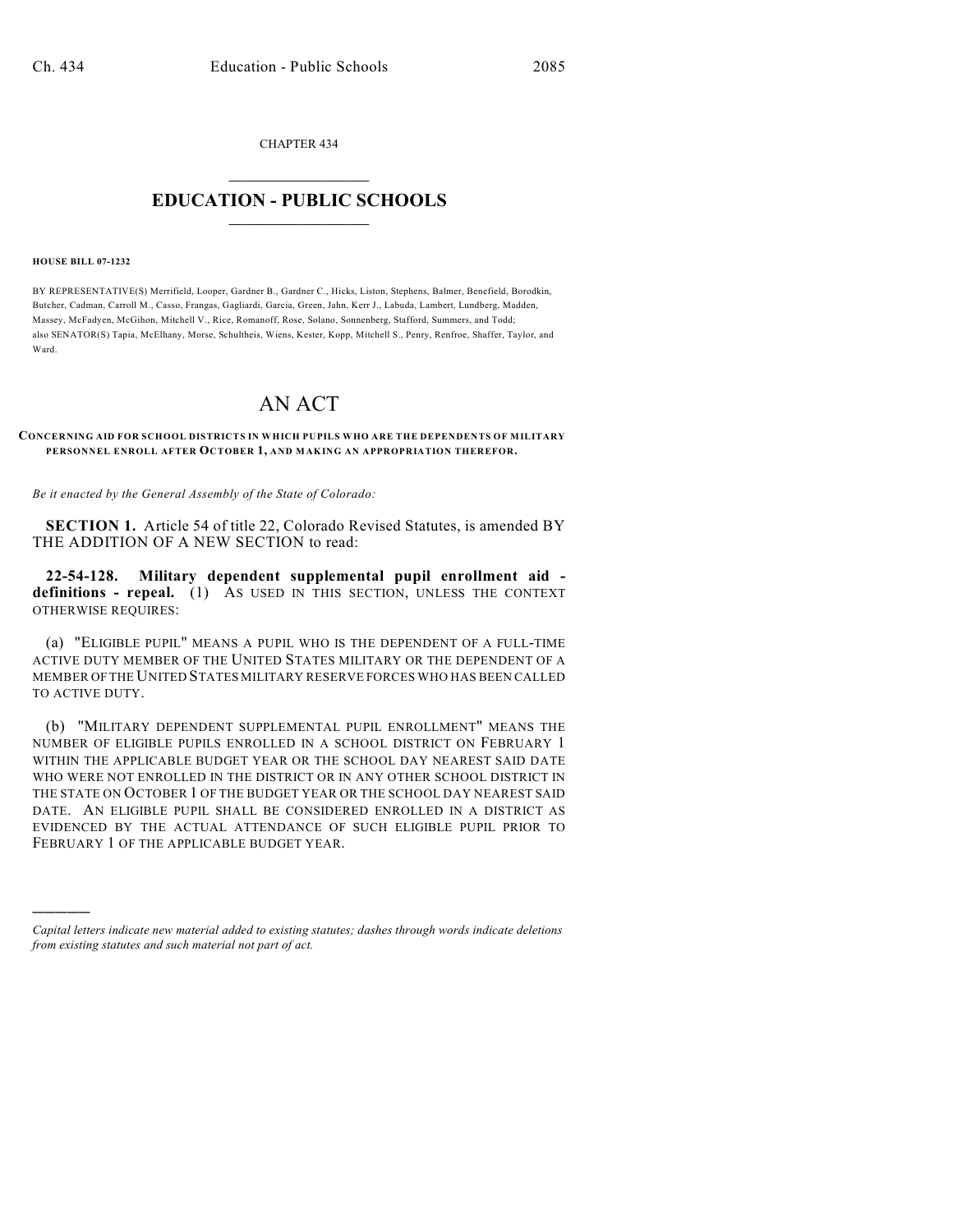(2) FOR THE 2007-08 THROUGH 2010-11 BUDGET YEARS, ANY SCHOOL DISTRICT MAY APPLY FOR MILITARY DEPENDENT SUPPLEMENTAL PUPIL ENROLLMENT AID PURSUANT TO THIS SECTION. A DISTRICT SHALL BE ELIGIBLE FOR SUCH AID ONLY IF:

(a) THE DISTRICT SUBMITS AN ESTIMATE OF ITS MILITARY DEPENDENT SUPPLEMENTAL PUPIL ENROLLMENT FOR THE APPLICABLE BUDGET YEAR TO THE DEPARTMENT OF EDUCATION PURSUANT TO SUBSECTION (4) OF THIS SECTION;

(b) THE DISTRICT SUBMITS ITS MILITARY DEPENDENT SUPPLEMENTAL PUPIL ENROLLMENT FOR THE APPLICABLE BUDGET YEAR TO THE DEPARTMENT OF EDUCATION PURSUANT SUBSECTION (5) OF THIS SECTION; AND

(c) THE DISTRICT'S MILITARY DEPENDENT SUPPLEMENTAL PUPIL ENROLLMENT REPRESENTS EITHER AN INCREASE EQUAL TO OR GREATER THAN ONE PERCENT OVER THE DISTRICT'S PUPIL ENROLLMENT FOR THE APPLICABLE BUDGET YEAR OR AN INCREASE EQUAL TO OR GREATER THAN TWENTY-FIVE PUPILS OVER THE DISTRICT'S PER PUPIL ENROLLMENT FOR THE APPLICABLE BUDGET YEAR.

(3) EACH DISTRICT THAT MEETS THE REQUIREMENTS OF THIS SECTION SHALL BE ELIGIBLE TO RECEIVE MILITARY DEPENDENT SUPPLEMENTAL PUPIL ENROLLMENT AID AS CALCULATED BY COMPUTING A NUMBER EQUAL TO THE DISTRICT'S MILITARY DEPENDENT PUPIL ENROLLMENT, MULTIPLIED BY AN AMOUNT EQUAL TO ONE-HALF OF THE DISTRICT'S PER PUPIL REVENUES FOR THE APPLICABLE BUDGET YEAR.

(4) ON OR BEFORE JANUARY 15, 2008, AND ON OR BEFORE JANUARY 15 EACH YEAR THEREAFTER THROUGH JANUARY 15, 2011, ANY SCHOOL DISTRICT MAY APPLY FOR MILITARY DEPENDENT SUPPLEMENTAL PUPIL ENROLLMENT AID PURSUANT TO THIS SECTION BY SUBMITTING TO THE DEPARTMENT OF EDUCATION AN ESTIMATE OF THE DISTRICT'S MILITARY DEPENDENT SUPPLEMENTAL PUPIL ENROLLMENT FOR THE APPLICABLE BUDGET YEAR.

(5) TO RECEIVE MILITARY DEPENDENT SUPPLEMENTAL PUPIL ENROLLMENT AID PURSUANT TO THIS SECTION, A DISTRICT THAT SUBMITTED AN ESTIMATE TO THE DEPARTMENT OF EDUCATION PURSUANT TO SUBSECTION (4) OF THIS SECTION SHALL SUBMIT TO THE DEPARTMENT THE DISTRICT'S MILITARY DEPENDENT PUPIL SUPPLEMENTAL ENROLLMENT WITHIN FIFTEEN DAYS OF FEBRUARY 1 OF THE APPLICABLE BUDGET YEAR OR WITHIN FIFTEEN DAYS OF THE SCHOOL DAY NEAREST SAID DATE.

(6) NOTWITHSTANDING THE PROVISIONS OF SECTION 24-37-304 (1) (b.5), C.R.S., ON OR BEFORE MARCH 1, 2008, AND ON OR BEFORE MARCH 1 EACH YEAR THEREAFTER THROUGH MARCH 1, 2011, THE DEPARTMENT OF EDUCATION SHALL SUBMIT A REQUEST TO THE GENERAL ASSEMBLY FOR A SUPPLEMENTAL APPROPRIATION IN AN AMOUNT THAT WILL FULLY FUND THE AGGREGATE AMOUNT OF THE MILITARY DEPENDENT SUPPLEMENTAL PUPIL ENROLLMENT AID ALLOWED FOR THE BUDGET YEAR PURSUANT TO SUBSECTION (3) OF THIS SECTION. THE DEPARTMENT SHALL CALCULATE THE AMOUNT OF THE REQUEST BY APPLYING THE TOTAL MILITARY DEPENDENT SUPPLEMENTAL PUPIL ENROLLMENT SUBMITTED TO THE DEPARTMENT BY ALL ELIGIBLE DISTRICTS PURSUANT TO SUBSECTION (5) OF THIS SECTION TO THE FORMULA SPECIFIED IN SUBSECTION (3) OF THIS SECTION. THE DEPARTMENT SHALL MAKE THE REQUEST TO THE GENERAL ASSEMBLY DURING THE